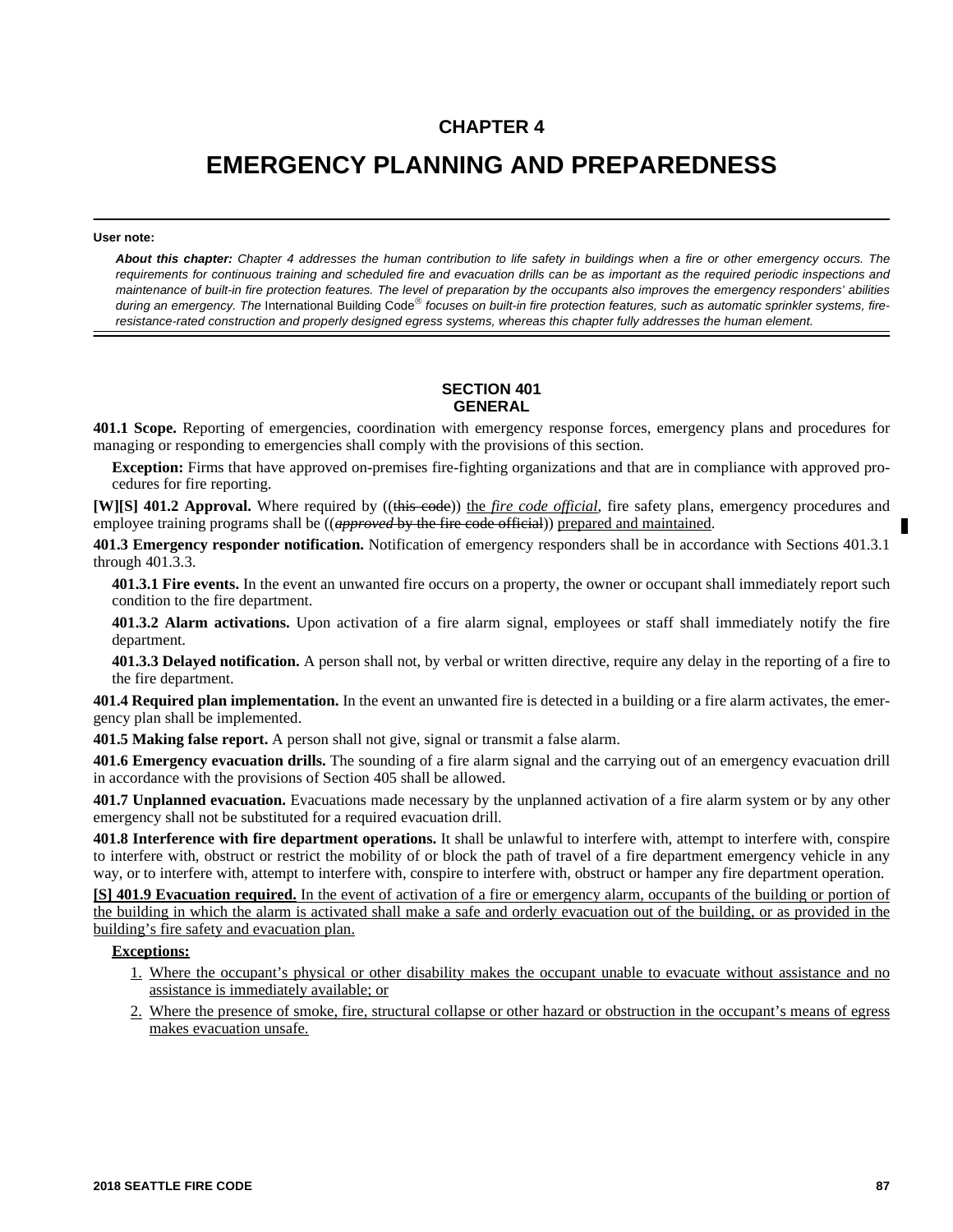# **SECTION 402 DEFINITIONS**

**[W][S] 402.1 Definitions.** The following terms are defined in Chapter 2: **ALARM SIGNAL. ALERT SIGNAL. ALERT SYSTEM. EMERGENCY EVACUATION DRILL. LOCKDOWN. RECALL SIGNAL. SHELTER-IN-PLACE.**

# **SECTION 403 EMERGENCY PREPAREDNESS REQUIREMENTS**

**403.1 General.** In addition to the requirements of Section 401, occupancies, uses and outdoor locations shall comply with the emergency preparedness requirements set forth in Sections 403.2 through 403.12.3.3. Where a fire safety and evacuation plan is required by Sections 403.2 through 403.11.5, evacuation drills shall be in accordance with Section 405 and employee training shall be in accordance with Section 406.

**[S] 403.2 Group A occupancies.** ((An *approved*))  $\underline{A}$  fire safety and evacuation plan in accordance with Section 404 shall be prepared and maintained for Group A *occupancies* having an occupant load of 100 or more, other than those occupancies used exclusively for purposes of religious worship with an occupant load less than 2,000, and for buildings containing both a Group A occupancy and an atrium. Group A occupancies shall comply with Sections 403.2.1 through 403.2.4.

**403.2.1 Seating plan.** In addition to the requirements of Section 404.2, the fire safety and evacuation plans for assembly occupancies shall include a detailed seating plan, *occupant load* and *occupant load* limit. Deviations from the ((*approved*)) plans shall ((be allowed provided)) provide that the *occupant load* limit for the occupancy is not exceeded and the *aisles* and exit accessways remain unobstructed.

**403.2.2 Announcements.** In theaters, motion picture theaters, auditoriums and similar assembly occupancies in Group A used for noncontinuous programs, an audible announcement shall be made not more than 10 minutes prior to the start of each program to notify the occupants of the location of the exits to be used in the event of a fire or other emergency.

**Exception:** In motion picture theaters, the announcement is allowed to be projected on the screen in a manner approved by the fire code official.

**403.2.3 Fire watch personnel.** Fire watch personnel shall be provided where required by Section 403.12.1.

**403.2.4 Crowd managers.** Crowd managers shall be provided where required by Section 403.12.3.

**403.3 Ambulatory care facilities.** Ambulatory care facilities shall comply with the requirements of Sections 401, 403.3.1 through 403.3.4 and 404 through 406.

**[W] 403.3.1 Fire evacuation plan.** The fire safety and evacuation plan required by Section 404 shall include a description of special staff actions. This shall include ((procedures)) a description for stabilizing patients in a ((defend-in-place response,)) staged evacuation  $((,))$  or full evacuation in conjunction with the entire building, if part of a multitenant facility.

**403.3.2 Fire safety plan.** A copy of the plan shall be maintained at the facility at all times. The plan shall include all of the following in addition to the requirements of Section 404:

- 1. Locations of patients who are rendered incapable of self-preservation.
- 2. Maximum number of patients rendered incapable of self-preservation.
- 3. Area and extent of each ambulatory care facility.
- 4. Location of adjacent smoke compartments or refuge areas, where required.
- 5. Path of travel to adjacent smoke compartments.
- 6. Location of any special locking, delayed egress or access control arrangements.

**403.3.3 Staff training.** Employees shall be periodically instructed and kept informed of their duties and responsibilities under the plan. Records of instruction shall be maintained. Such instruction shall be reviewed by the staff not less than every two months. A copy of the plan shall be readily available at all times within the facility.

# **403.3.4 Emergency evacuation drills.** Emergency evacuation drills shall comply with Section 405.

**Exception:** The movement of patients to safe areas or to the exterior of the building is not required.

**[S] 403.4 Group B occupancies.** ((An *approved*)) A fire safety and evacuation plan in accordance with Section 404 shall be prepared and maintained for buildings containing a Group B occupancy where the Group B occupancy has an *occupant load* of 500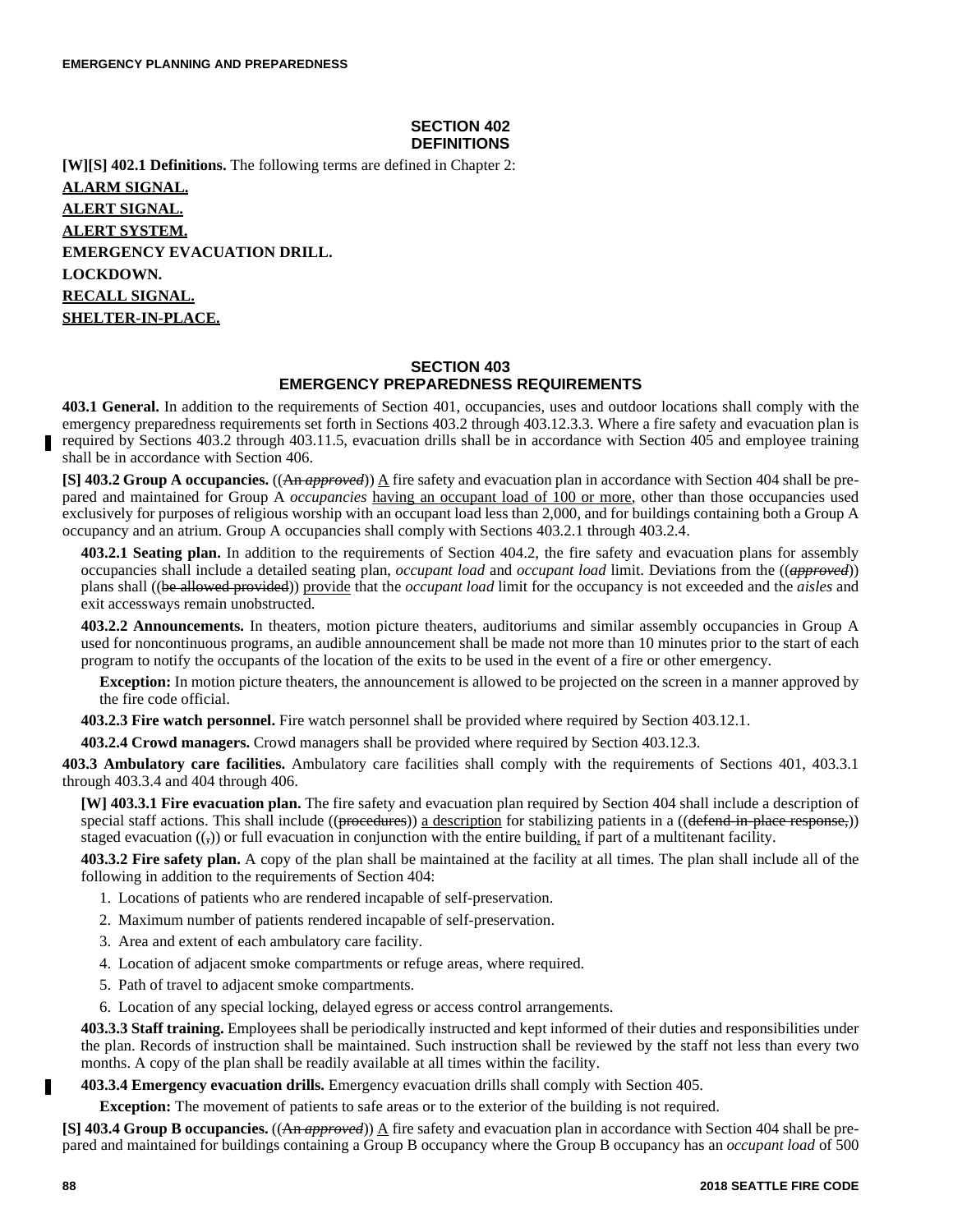or more persons or more than 100 persons above or below the lowest *level of exit discharge* and for buildings having an ambulatory care facility.

**[S] 403.5 Group E occupancies.** ((An *approved*)) A fire safety and evacuation plan in accordance with Section 404 shall be prepared and maintained for Group E occupancies and for buildings containing both a Group E occupancy and an atrium. Group E occupancies shall comply with Sections 403.5.1 through 403.5.3.

**403.5.1 First emergency evacuation drill.** The first emergency evacuation drill of each school year shall be conducted within 10 days of the beginning of classes.

**403.5.2 Time of day.** Emergency evacuation drills shall be conducted at different hours of the day or evening, during the changing of classes, when the school is at assembly, during the recess or gymnastic periods, or during other times to avoid distinction between drills and actual fires.

**403.5.3 Assembly points.** Outdoor assembly areas shall be designated and shall be located a safe distance from the building being evacuated so as to avoid interference with fire department operations. The assembly areas shall be arranged to keep each class separate to provide accountability of all individuals.

**[W] 403.5.4 Assembly points and fire operations.** Assembly points shall not be in areas likely to be utilized for fire service operations.

**[S] 403.6 Group F occupancies.** ((An *approved*))  $\Delta$  fire safety and evacuation plan in accordance with Section 404 shall be prepared and maintained for buildings containing a Group F occupancy where any of the following conditions apply:

1. The Group F occupancy has an *occupant load* of 500 or more persons.

2. The Group F occupancy has an *occupant load* of more than 100 persons above or below the lowest *level of exit discharge*.

3. Group F pallet manufacturing and recycling facilities as required by Section 2810.

**[S] 403.7 Group H occupancies.** ((An *approved*)) A fire safety and evacuation plan in accordance with Section 404 shall be prepared and maintained for Group H occupancies.

**403.7.1 Group H-5 occupancies.** Group H-5 occupancies shall comply with Sections 403.7.1.1 through 403.7.1.4.

**403.7.1.1 Plans and diagrams.** In addition to the requirements of Section 404 and Section 407.6, plans and diagrams shall be maintained in approved locations indicating the approximate plan for each area, the amount and type of HPM stored, handled and used, locations of shutoff valves for HPM supply piping, emergency telephone locations and locations of exits.

**403.7.1.2 Plan updating.** The plans and diagrams required by Sections 404, 403.7.1.1 and 407.6 shall be maintained up to date and the *fire code official* and fire department shall be informed of major changes.

**403.7.1.3 Emergency response team.** Responsible persons shall be designated as an on-site emergency response team and trained to be liaison personnel for the fire department. These persons shall aid the fire department in preplanning emergency responses, identifying locations where HPM is stored, handled and used, and be familiar with the chemical nature of such material. An adequate number of personnel for each work shift shall be designated.

**403.7.1.4 Emergency drills.** Emergency drills of the on-site emergency response team shall be conducted on a regular basis but not less than once every three months. Records of drills conducted shall be maintained.

**[S] 403.8 Group I occupancies.** An *approved* fire safety and evacuation plan in accordance with Section 404 shall be prepared and maintained for Group I occupancies. Group I occupancies shall comply with Sections 403.8.1 through 403.8.3.4.

**403.8.1 Group I-1 occupancies.** Group I-1 occupancies shall comply with Sections 403.8.1.1 through 403.8.1.7.

**403.8.1.1 Fire safety and evacuation plan.** The fire safety and evacuation plan required by Section 404 shall include special employee actions, including fire protection procedures necessary for residents, and shall be amended or revised upon admission of any resident with unusual needs.

**403.8.1.1.1 Fire evacuation plan.** The fire evacuation plan required by Section 404 shall include a description of special staff actions. In addition to the requirements of Section 404, plans in Group I-1, Condition 2 occupancies shall include procedures for evacuation through a refuge area in an adjacent smoke compartment and then to an exterior assembly point.

**403.8.1.1.2 Fire safety plans.** A copy of the fire safety plan shall be maintained at the facility at all times. Plans shall include the following in addition to the requirements of Section 404:

- 1. Location and number of resident sleeping rooms.
- 2. Location of special locking or egress control arrangements.

**403.8.1.2 Employee training.** Employees shall be periodically instructed and kept informed of their duties and responsibilities under the plan. Such instruction shall be reviewed by employees at intervals not exceeding two months. A copy of the plan shall be readily available at all times within the facility.

**403.8.1.3 Resident training.** Residents capable of assisting in their own evacuation shall be trained in the proper actions to take in the event of a fire. In Group I-1, Condition 2 occupancies, training shall include evacuation through an adjacent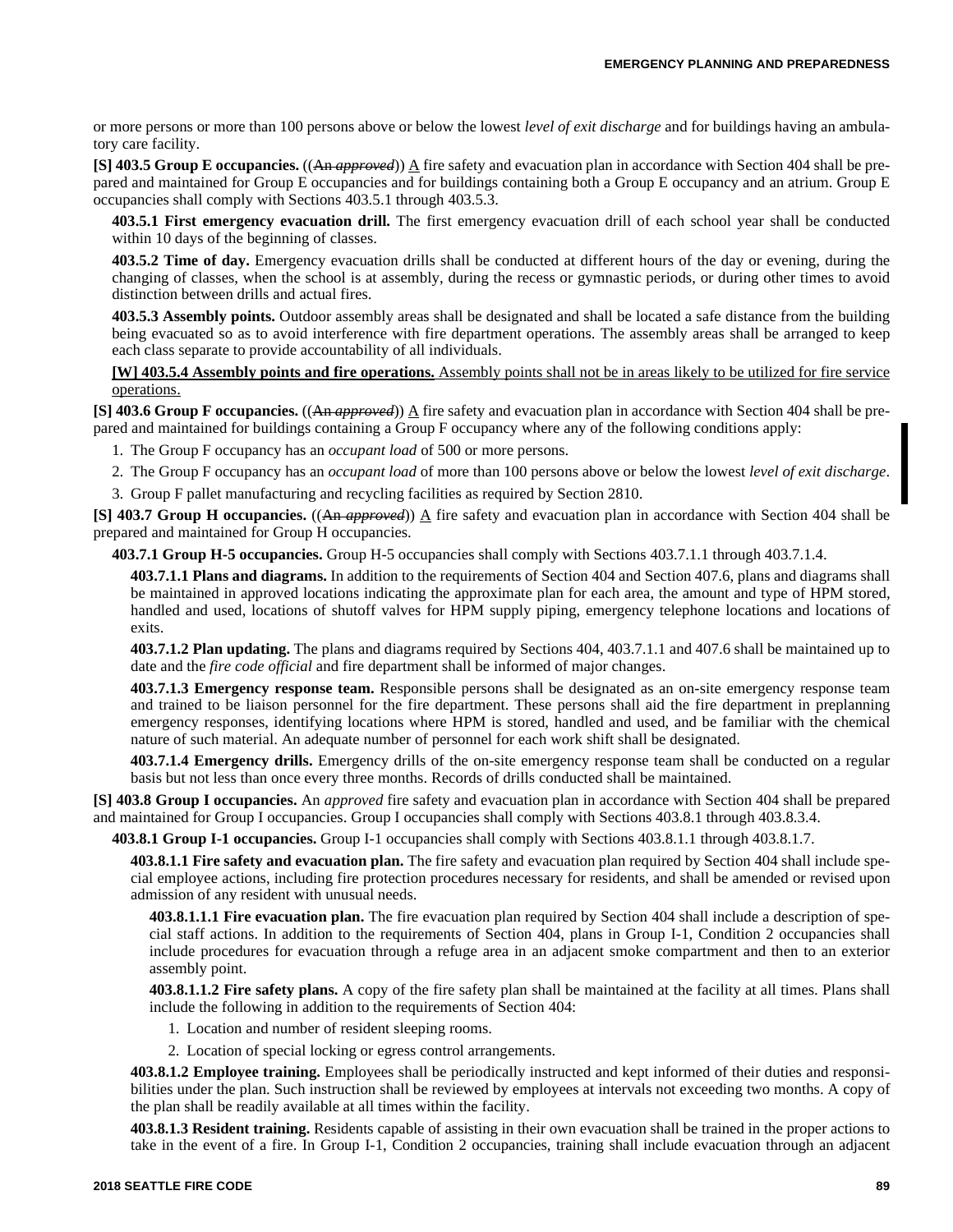smoke compartment and then to an exterior assembly point. The training shall include actions to take if the primary escape route is blocked. Where the resident is given rehabilitation or habilitation training, methods of fire prevention and actions to take in the event of a fire shall be a part of the rehabilitation training program. Residents shall be trained to assist each other in case of fire to the extent their physical and mental abilities permit them to do so without additional personal risk.

**403.8.1.4 Drill frequency.** In addition to the evacuation drills required in Section 405.2, employees shall participate in drills an additional two times a year on each shift. Twelve drills with all occupants shall be conducted in the first year of operation. Drills are not required to comply with the time requirements of Section 405.4.

**403.8.1.5 Drill times.** Drill times are not required to comply with Section 405.4.

**403.8.1.6 Resident participation in drills.** Emergency evacuation drills shall involve the actual evacuation of residents to a selected assembly point and shall provide residents with experience in exiting through all required exits. All required exits shall be used during emergency evacuation drills.

**403.8.1.7 Emergency evacuation drill deferral.** In severe climates, the *fire code official* shall have the authority to modify the emergency evacuation drill frequency specified in Section 405.2.

**403.8.2 Group I-2 occupancies.** Group I-2 occupancies shall comply with Sections 401, 403.8.2.1 through 403.8.2.3 and 404 through 406.

**403.8.2.1 Fire evacuation plans.** The fire safety and evacuation plans required by Section 404 shall include a description of special staff *actions*. Plans shall include all of the following in addition to the requirements of Section 404.

- 1. Procedures for evacuation for patients with needs for containment or restraint and post-evacuation containment, where present.
- 2. A written plan for maintenance of the means of egress.
- 3. Procedure for a defend-in-place strategy.
- 4. Procedures for a full-floor or building evacuation, where necessary.

**403.8.2.2 Fire safety plans.** A copy of the plan shall be maintained at the facility at all times. Plans shall include all of the following in addition to the requirements of Section 404:

- 1. Location and number of patient sleeping rooms and operating rooms.
- 2. Location of adjacent smoke compartments or refuge areas.
- 3. Path of travel to adjacent smoke compartments.
- 4. Location of special locking, delayed egress or access control arrangements.
- 5. Location of elevators utilized for patient movement in accordance with the fire safety plan, where provided.

**403.8.2.3 Emergency evacuation drills.** Emergency evacuation drills shall comply with Section 405.

# **Exceptions:**

- 1. The movement of patients to safe areas or to the exterior of the building is not required.
- 2. Where emergency evacuation drills are conducted after visiting hours or where patients or residents are expected to be asleep, a coded announcement shall be an acceptable alternative to audible alarms.

**403.8.3 Group I-3 occupancies.** Group I-3 occupancies shall comply with Sections 403.8.3.1 through 403.8.3.4.

**403.8.3.1 Employee training.** Employees shall be instructed in the proper use of portable fire extinguishers and other manual fire suppression equipment. Training of new employees shall be provided promptly upon entrance to duty. Refresher training shall be provided not less than annually.

**403.8.3.2 Employee staffing.** Group I-3 occupancies shall be provided with 24-hour staffing. An employee shall be within three floors or 300 feet (91 440 mm) horizontal distance of the access door of each resident housing area. In Group I-3 Conditions 3, 4 and 5, as defined in Chapter 2, the arrangement shall be such that the employee involved can start release of locks necessary for emergency evacuation or rescue and initiate other necessary emergency actions within 2 minutes of an alarm.

**Exception:** An employee shall not be required to be within three floors or 300 feet (91 440 mm) horizontal distance of the access door of each resident housing area in areas in which all locks are unlocked remotely and automatically in accordance with Section 408.4 of the *International Building Code*.

**403.8.3.3 Notification.** Provisions shall be made for residents in Group I-3 Conditions 3, 4 and 5, as defined in Chapter 2, to readily notify an employee of an emergency.

**403.8.3.4 Keys.** Keys necessary for unlocking doors installed in a means of egress shall be individually identifiable by both touch and sight.

**[S] 403.9 Group M occupancies.** ((An *approved*)) A fire safety and evacuation plan in accordance with Section 404 shall be prepared and maintained for buildings containing a Group M occupancy where the Group M occupancy has an *occupant load* of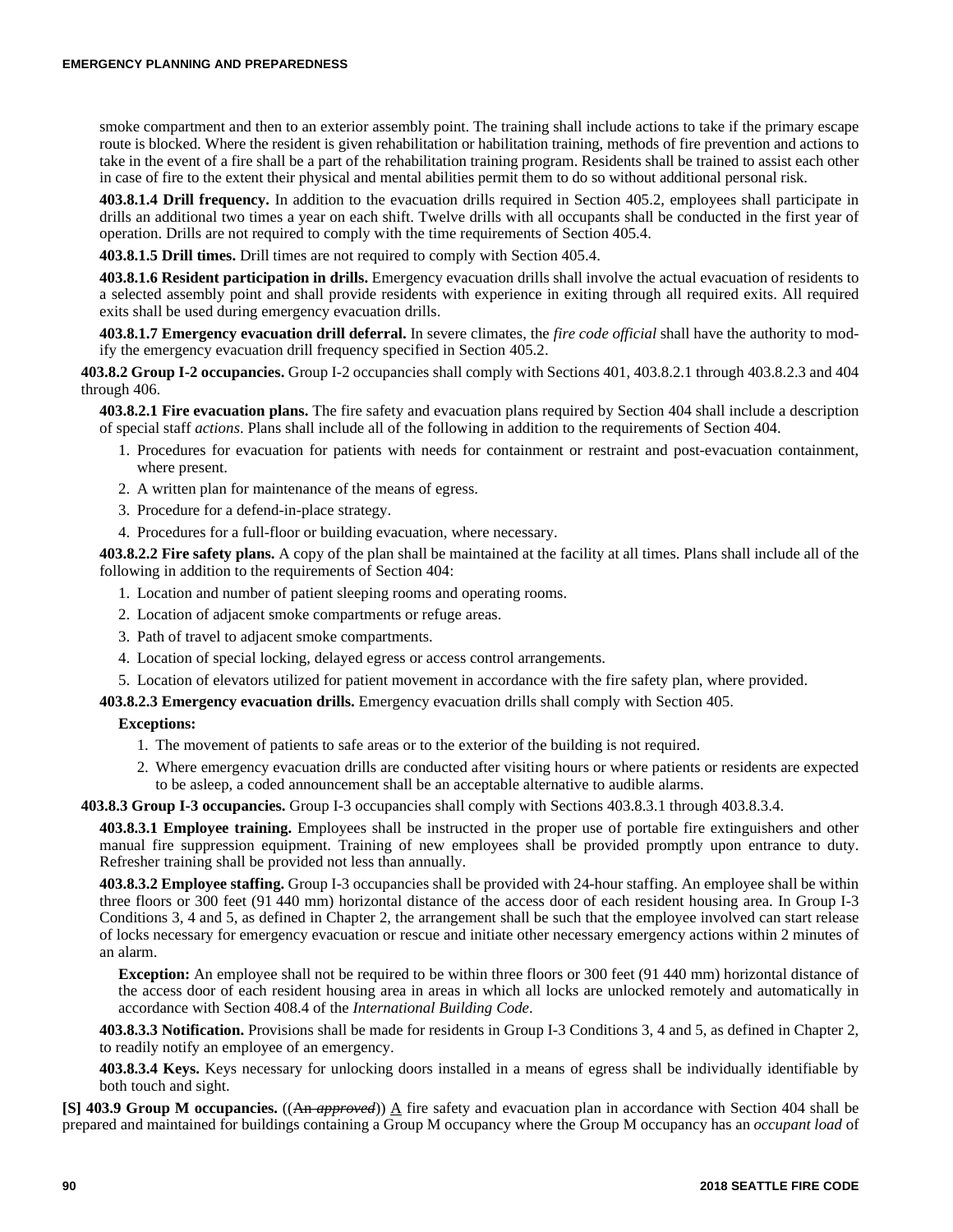500 or more persons or more than 100 persons above or below the lowest *level of exit discharge* and for buildings containing both a Group M occupancy and an atrium.

**403.10 Group R occupancies.** Group R occupancies shall comply with Sections 403.10.1 through 403.10.3.6.

**[S] 403.10.1 Group R-1 occupancies.**  $((An$  *approved* $))$   $\Delta$  fire safety and evacuation plan in accordance with Section 404 shall be prepared and maintained for Group R-1 occupancies. Group R-1 occupancies shall comply with Sections 403.10.1.1 through 403.10.1.3.

**403.10.1.1 Evacuation diagrams.** A diagram depicting two evacuation routes shall be posted on or immediately adjacent to every required egress door from each hotel or motel sleeping unit.

**403.10.1.2 Emergency duties.** Upon discovery of a fire or suspected fire, hotel and motel employees shall perform the following duties:

1. Activate the fire alarm system, where provided.

2. Notify the public fire department.

3. Take other action as previously instructed.

**403.10.1.3 Fire safety and evacuation instructions.** Information shall be provided in the fire safety and evacuation plan required by Section 404 to allow guests to decide whether to evacuate to the outside, evacuate to an *area of refuge,* remain in place, or any combination of the three.

**[W][S] 403.10.2 Group R-2 occupancies.** Group R-2 occupancies shall comply with Sections 403.10.2.1 through  $((403.10.2.3))$  403.10.2.4.

**[S] 403.10.2.1 College and university buildings.** ((An *approved*))  $\underline{A}$  fire safety and evacuation plan in accordance with Section 404 shall be prepared and maintained for Group R-2 college and university buildings. Group R-2 college and university buildings shall comply with Sections 403.10.2.1.1 and 403.10.2.1.2.

**403.10.2.1.1 First emergency evacuation drill.** The first emergency evacuation drill of each school year shall be conducted within 10 days of the beginning of classes.

**403.10.2.1.2 Time of day.** Emergency evacuation drills shall be conducted at different hours of the day or evening, during the changing of classes, when school is at assembly, during recess or gymnastic periods or during other times to avoid distinction between drills and actual fires. One required drill shall be held during hours after sunset or before sunrise.

**403.10.2.2 Emergency guide.** Fire emergency guides shall be provided for Group R-2 occupancies. Guide contents, maintenance and distribution shall comply with Sections 403.10.2.2.1 through 403.10.2.2.3.

**403.10.2.2.1 Guide contents.** A fire emergency guide shall describe the location, function and use of fire protection equipment and appliances available for use by residents, including fire alarm systems, smoke alarms and portable fire extinguishers. Guides shall include an emergency evacuation plan for each *dwelling unit*.

**[S] 403.10.2.2.2 Emergency guide maintenance.** Emergency guides shall be reviewed and, where required, approved by the *fire code official.*

**403.10.2.2.3 Emergency guide distribution.** A copy of the emergency guide shall be given to each tenant prior to initial occupancy.

**403.10.2.3 Evacuation diagrams for dormitories.** A diagram depicting two evacuation routes shall be posted on or immediately adjacent to every required egress door from each dormitory *sleeping unit*. Evacuation diagrams shall be reviewed and updated as needed to maintain accuracy.

**[W] 403.10.2.4 Group R-2 assisted living and residential care facilities.** Assisted living and residential care facilities licensed by the state of Washington shall comply with Section 403.8.1 as required for Group I-1 Condition 2 occupancies.

**[W][S] ((403.10.3 Group R-4 occupancies.** An *approved* fire safety and evacuation plan in accordance with Section 404 shall be prepared and maintained for Group R-4 occupancies. Group R-4 occupancies shall comply with Sections 403.10.3.1 through 403.10.3.6.

**403.10.3.1 Fire safety and evacuation plan.** The fire safety and evacuation plan required by Section 404 shall include special employee actions, including fire protection procedures necessary for residents, and shall be amended or revised upon admission of a resident with unusual needs.

**403.10.3.1.1 Fire safety plans.** A copy of the plan shall be maintained at the facility at all times. Plans shall include the following in addition to the requirements of Section 404:

- 1. Location and number of resident sleeping rooms.
- 2. Location of special locking or egress control arrangements.

**403.10.3.2 Employee training.** Employees shall be periodically instructed and kept informed of their duties and responsibilities under the plan. Records of instruction shall be maintained. Such instruction shall be reviewed by employees at intervals not exceeding two months. A copy of the plan shall be readily available at all times within the facility.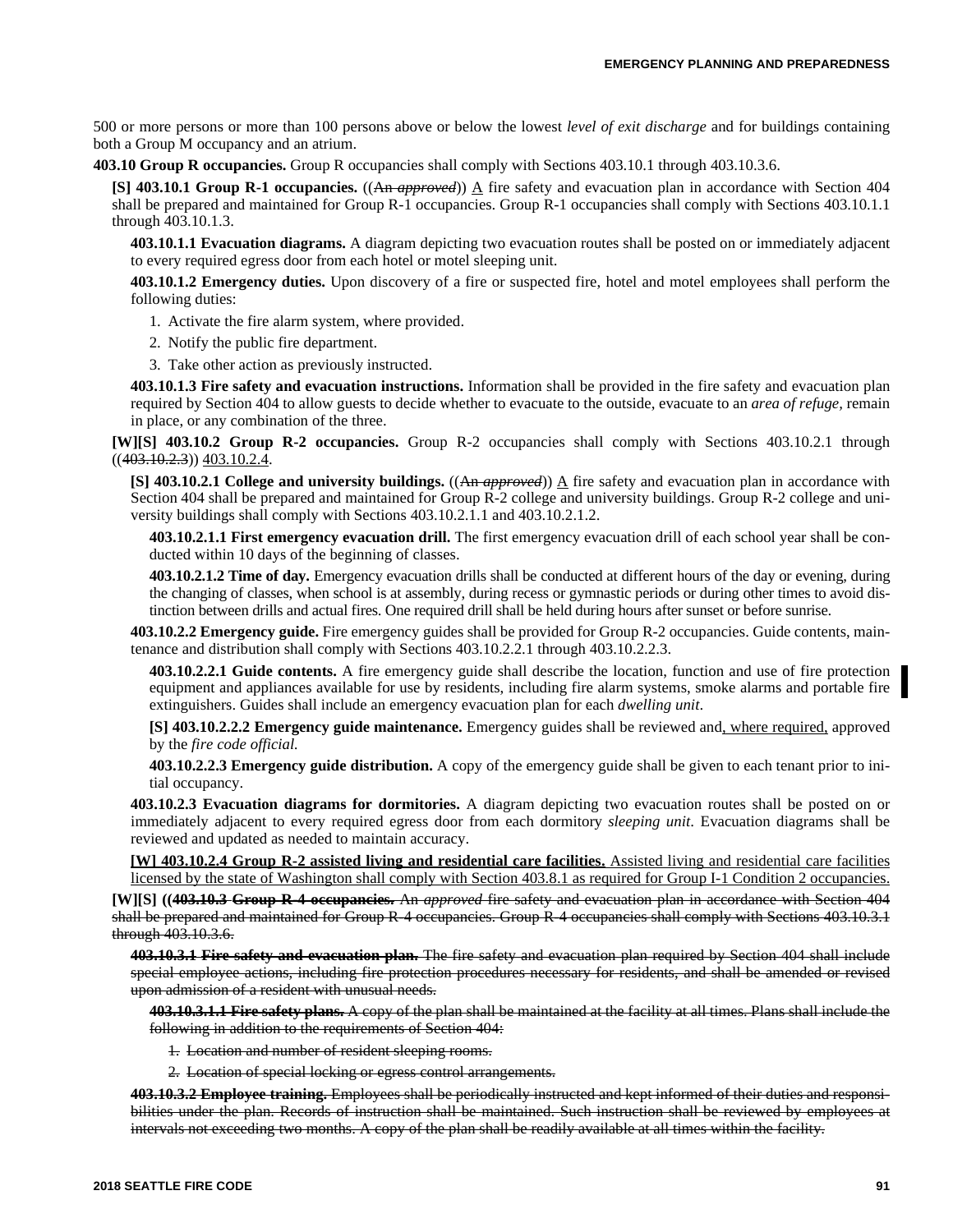**403.10.3.3 Resident training.** Residents capable of assisting in their own evacuation shall be trained in the proper actions to take in the event of a fire. The training shall include actions to take if the primary escape route is blocked. Where the resident is given rehabilitation or habilitation training, methods of fire prevention and actions to take in the event of a fire shall be a part of the rehabilitation training program. Residents shall be trained to assist each other in case of fire to the extent their physical and mental abilities permit them to do so without additional personal risk.

**403.10.3.4 Drill frequency.** In addition to the evacuation drills required in Section 405.2, employees shall participate in drills an additional two times a year on each shift. Twelve drills with all occupants shall be conducted in the first year of operation.

**403.10.3.5 Drill times.** Drill times are not required to comply with Section 405.4.

**403.10.3.6 Resident participation in drills.** Emergency evacuation drills shall involve the actual evacuation of residents to a selected assembly point and shall provide residents with experience in exiting through all required exits. All required exits shall be used during emergency evacuation drills.

**Exception:** Actual exiting from emergency escape and rescue windows shall not be required. Opening the emergency escape and rescue window and signaling for help shall be an acceptable alternative.))

**403.11 Special uses.** Special uses shall be in accordance with Sections 403.11.1 through 403.11.((5))6.

**403.11.1 Covered and open mall buildings.** Covered and open mall buildings shall comply with the requirements of Sections 403.11.1.1 through 403.11.1.6.

**[S] 403.11.1.1 Malls and mall buildings exceeding 50,000 square feet.**  $((A<sub>n</sub> \textit{approved})) \triangleq$  fire safety and evacuation plan in accordance with Section 404 shall be prepared and maintained for covered malls exceeding 50,000 square feet  $(4645 \text{ m}^2)$  in aggregate floor area and for open mall buildings exceeding 50,000 square feet (4645 m<sup>2</sup>) in aggregate area within the perimeter line.

**403.11.1.2 Lease plan.** In addition to the requirements of Section 404.2.2, a lease plan that includes the following information shall be prepared for each covered and open mall building:

- 1. Each occupancy, including identification of tenant.
- 2. *Exits* from each tenant space.
- 3. Fire protection features, including the following:
	- 3.1. Fire department connections.
	- 3.2. *Fire command center*.
	- 3.3. Smoke management system controls.
	- 3.4. Elevators, elevator machine rooms and controls.
	- 3.5. Hose valve outlets.
	- 3.6. Sprinkler and standpipe control valves.
	- 3.7. Automatic fire-extinguishing system areas.
	- 3.8. Automatic fire detector zones.
	- 3.9. *Fire barriers*.

**[S] 403.11.1.3 Lease plan.** ((**approval.**)) The lease plan shall be ((submitted to the fire code official for approval, and shall be)) maintained on site for immediate reference by responding fire service personnel.

**[S] 403.11.1.4 Lease plan revisions.** The lease plans shall be revised annually or as often as necessary to keep them current. ((Modifications or changes in tenants or occupancies shall not be made without prior approval of the fire code official and building official.)

**403.11.1.5 Tenant identification.** Tenant identification shall be provided for secondary *exits* from occupied tenant spaces that lead to an *exit corridor* or directly to the exterior of the building. Tenant identification shall be posted on the exterior side of the *exit* or exit access door and shall identify the business name and address using plainly legible letters and numbers that contrast with their background.

**Exception:** Tenant identification is not required for anchor stores.

**403.11.1.6 Unoccupied tenant spaces.** The fire safety and evacuation plan shall provide for compliance with the requirements for unoccupied tenant spaces in Section 311.

**[S] 403.11.2 High-rise buildings.** ((An *approved*)) A fire safety and evacuation plan in accordance with Section 404 shall be prepared and maintained for high-rise buildings.

**[S] 403.11.3 Underground buildings.** ((An *approved*)) A fire safety and evacuation plan in accordance with Section 404 shall be prepared and maintained for underground buildings.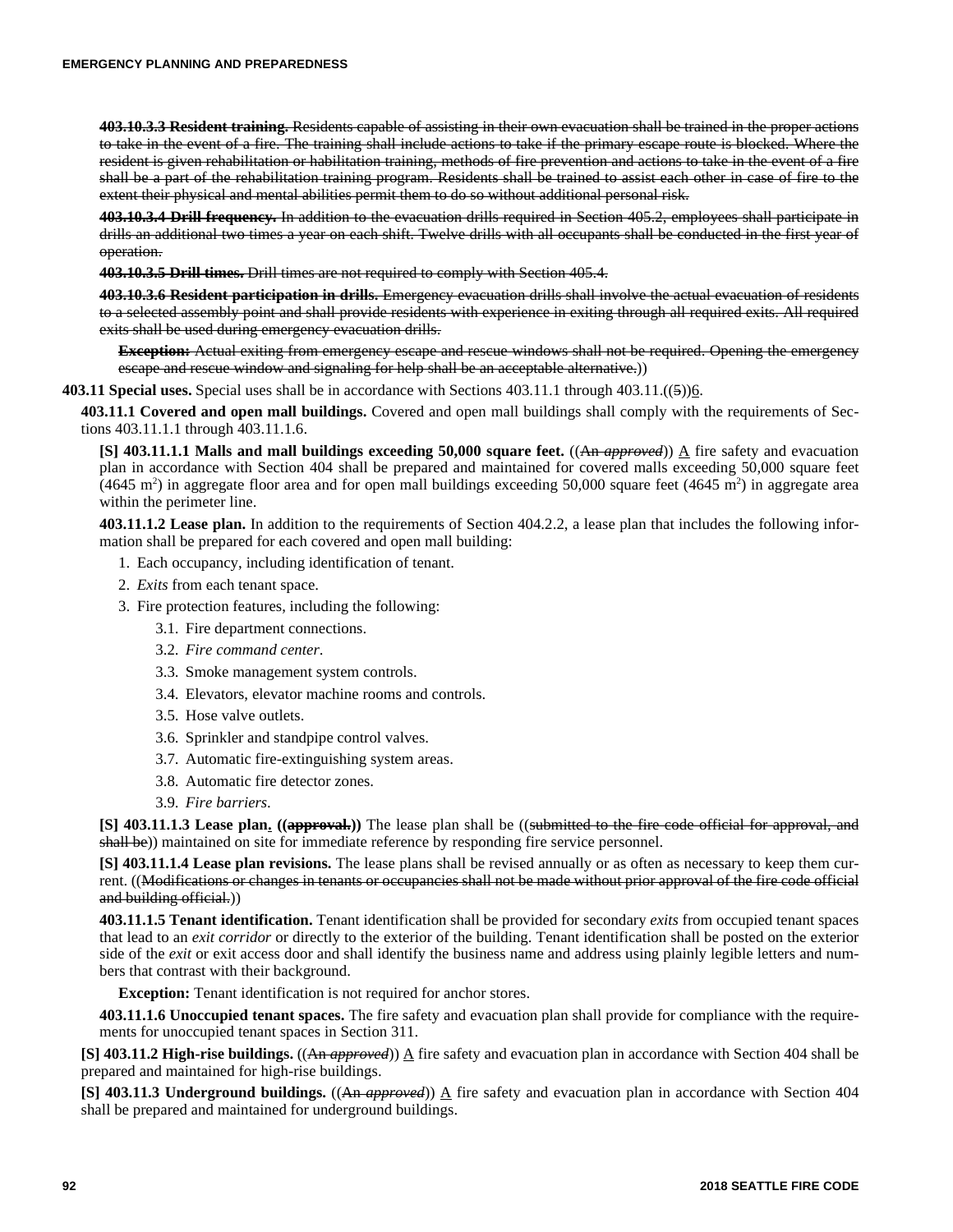**[S] 403.11.4 Buildings using occupant evacuation elevators.** In buildings using occupant evacuation elevators in accordance with Section ((3008)) 403.6.2 of the *International Building Code*, the fire safety and evacuation plan and the training required by Sections 404 and 406, respectively, shall incorporate specific procedures for the occupants using such elevators.

**[S] 403.11.5 Buildings with high-piled storage.** ((An approved)) A fire safety and evacuation plan in accordance with Section 404 shall be prepared for buildings with *high-piled combustible storage* in any of the following situations:

- 1. The *high-piled storage area* exceeds 500,000 square feet (46 450 m<sup>2</sup>) for Class I-IV commodities.
- 2. The *high-piled storage area* exceeds 300,000 square feet (27 870 m<sup>2</sup>) for high-hazard commodities.
- 3. The *high-piled storage* is located in a Group H occupancy.
- 4. The *high-piled storage* is located in a Group F occupancy with an *occupant load* of 500 or more persons or more than 100 persons above or below the lowest *level of exit discharge*.
- 5. The *high-piled storage* is located in a Group M occupancy with an *occupant load* of 500 or more persons or more than than 100 persons above or below the lowest *level of exit discharg*e.
- 6. Where required by the *fire code official* for other *high-piled storage areas*.

**[S] 403.11.6 Fire safety plans for structures under construction, alteration and demolition.** A fire safety plan for structures under construction, alteration and demolition shall be developed as required by Section 3308.1. The plan shall contain the following information:

- 1. Communication and pre-planning with the Fire Department.
- 2. Procedures for reporting emergencies to the Fire Department.
- 3. Procedures for emergency notification, evacuation, and/or relocation of all persons in the building under construction and on the site.
- 4. Procedures for hot work operations, management of hazardous materials, and removal of combustible debris and maintenance of emergency access roads.
- 5. Security measures to prevent unauthorized people from gaining access to the site.
- 6. Installation of new fire protection systems, where applicable, as construction progresses.
- 7. Floor plans identifying the locations of exits, exit stairs, exit routes, and portable fire extinguishers.
- 8. Site plans identifying the designated exterior assembly areas for each evacuation route.
- 9. Site plans identifying required fire apparatus access roadways and on-site fire hydrants.
- 10. The name and contact phone number of the person(s) responsible for compliance with the Fire Protection Plan.

**403.12 Special requirements for public safety.** Special requirements for public safety shall be in accordance with Sections 403.12.1 through 403.12.3.3.

**[S] 403.12.1 Fire watch and standby fire personnel.** Where, in the opinion of the *fire code official*, it is essential for public safety in a place of assembly or any other place where people congregate, because of the number of persons, or the nature of the performance, exhibition, display, contest or activity, the *owner*, agent or lessee shall provide, at no cost to the jurisdiction, one or more fire watch or standby fire personnel, as required and *approved*. Fire watch personnel shall comply with Sections 403.12.1.1 and 403.12.1.2.

**403.12.1.1 Duty times.** Fire watch personnel shall remain on duty while places requiring a fire watch are open to the public, or when an activity requiring a fire watch is being conducted.

**[S] 403.12.1.2 Duties.** On-duty fire watch personnel shall have the following responsibilities:

- 1. Keep diligent watch for fires, obstructions to *means of egress* and other hazards.
- 2. Take prompt measures for remediation of hazards and extinguishment of fires that occur.
- 3. Take prompt measures to assist in the evacuation of the public from the structures.

Fire watch personnel and standby fire personnel are subject to the *fire code official's* orders at all times; shall remain on duty during the times such places are open to the public, or as otherwise required by the *fire code official;* and shall not be required or permitted, while on duty, to perform any duties other than those specified by the *fire code official.*

Where a fire protection system is out of service, the procedures detailed in Administrative Rule 9.04.18, Impaired Fire Protection Systems and any future revisions of this rule adopted by the *fire code official* shall be implemented.

**[S] 403.12.2 Public safety plan for gatherings.** ((Where the *fire code official* determines that an indoor or outdoor gathering of persons has)) An approved public safety plan shall be developed for outdoor assembly events when the projected attendance exceeds 6,000 persons and for indoor or outdoor assembly events when the *fire code official* believes the event may have an adverse impact on public safety through diminished access to buildings, structures, fire hydrants and fire apparatus access roads or ((where such gatherings)) may adversely affect public safety services of any kind. ((<del>, the *fire code official*</del> shall have the authority to order the development of or prescribe a public safety plan that provides an *approved* level of public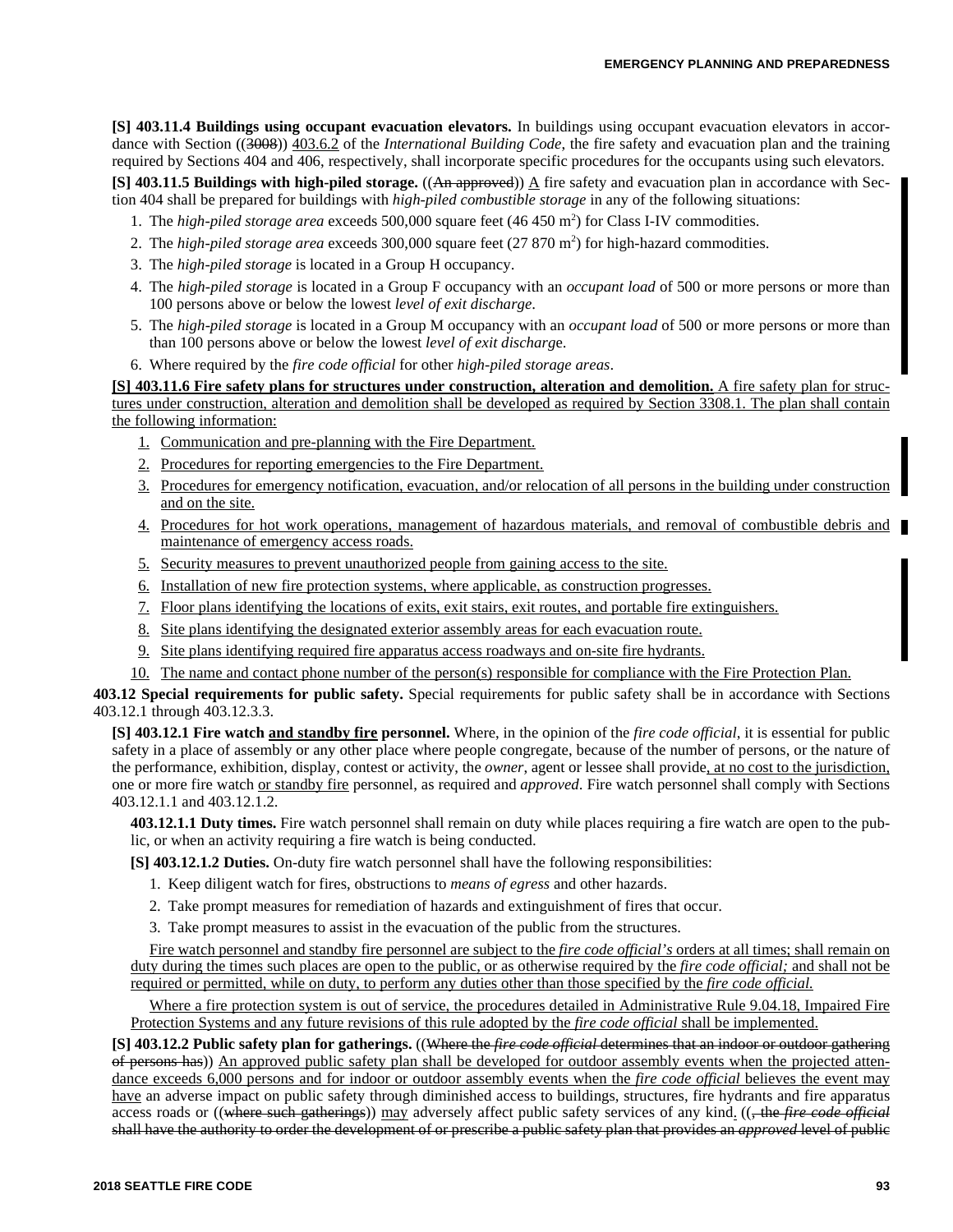safety and addresses the following items)) The public safety plan shall include an assessment of all of the following conditions and related safety measures:

- ((1. Emergency vehicle ingress and egress.
- 2. Fire protection.
- 3. Emergency egress or escape routes.
- 4. Emergency medical services.
- 5. Public assembly areas.
- 6. The directing of both attendees and vehicles, including the parking of vehicles.
- 7. Vendor and food concession distribution.
- 8. The need for the presence of law enforcement.
- 9. The need for fire and emergency medical services personnel.
- 10. The need for a weather monitoring person.))
- 1. Nature of the events and the participants and attendees.
- 2. Access and egress movement, including crowd density problems.
- 3 Medical emergencies.
- 4. Fire hazards and/or fire protection equipment provided.
- 5. Permanent and temporary structural systems.
- 6. Severe weather conditions.
- 7. Earthquakes.
- 8. Civil or other disturbances.
- 9. Hazardous materials incidents within and near the facility.
- 10. Acts of terrorism within and near the facility.
- 11. Relationships among facility management, event participants, emergency response agencies, and others having a role in the assembly events.

**[W][S] 403.12.3 Crowd managers.** Where facilities or events involve a gathering of more than 500 people, or as required by the *fire code official,* crowd managers shall be provided in accordance with Sections 403.12.3.1 through 403.12.3.3.

**403.12.3.1 Number of crowd managers.** Not fewer than two trained crowd managers, and not fewer than one trained crowd manager for each 250 persons or portion thereof, shall be provided for the gathering.

#### **Exceptions:**

- 1. Outdoor events with fewer than 1,000 persons in attendance shall not require crowd managers.
- 2. Assembly occupancies used exclusively for religious worship with an occupant load not exceeding 1,000 shall not require crowd managers.
- 3. The number of crowd managers shall be reduced where, in the opinion of the *fire code official*, the fire protection provided by the facility and the nature of the event warrant a reduction.

# **403.12.3.2 Training.** Training for crowd managers shall be *approved*.

**403.12.3.3 Duties.** The duties of crowd managers shall include, but not be limited to:

- 1. Conduct an inspection of the area of responsibility and identify and address any egress barriers.
- 2. Conduct an inspection of the area of responsibility to identify and mitigate any fire hazards.
- 3. Verify compliance with all permit conditions, including those governing pyrotechnics and other special effects.
- 4. Direct and assist the event attendees in evacuation during an emergency.
- 5. Assist emergency response personnel where requested.
- 6. Other duties required by the *fire code official*.
- 7. Other duties as specified in the fire safety plan.

# **[W][S] SECTION 404 FIRE SAFETY ((,)) AND EVACUATION ((AND LOCKDOWN)) PLANS**

**[W][S] 404.1 General.** Where required by Section 403, fire safety (( $\tau$ )) and evacuation ((and lockdown)) plans shall comply with Sections 404.2 through 404.4.1.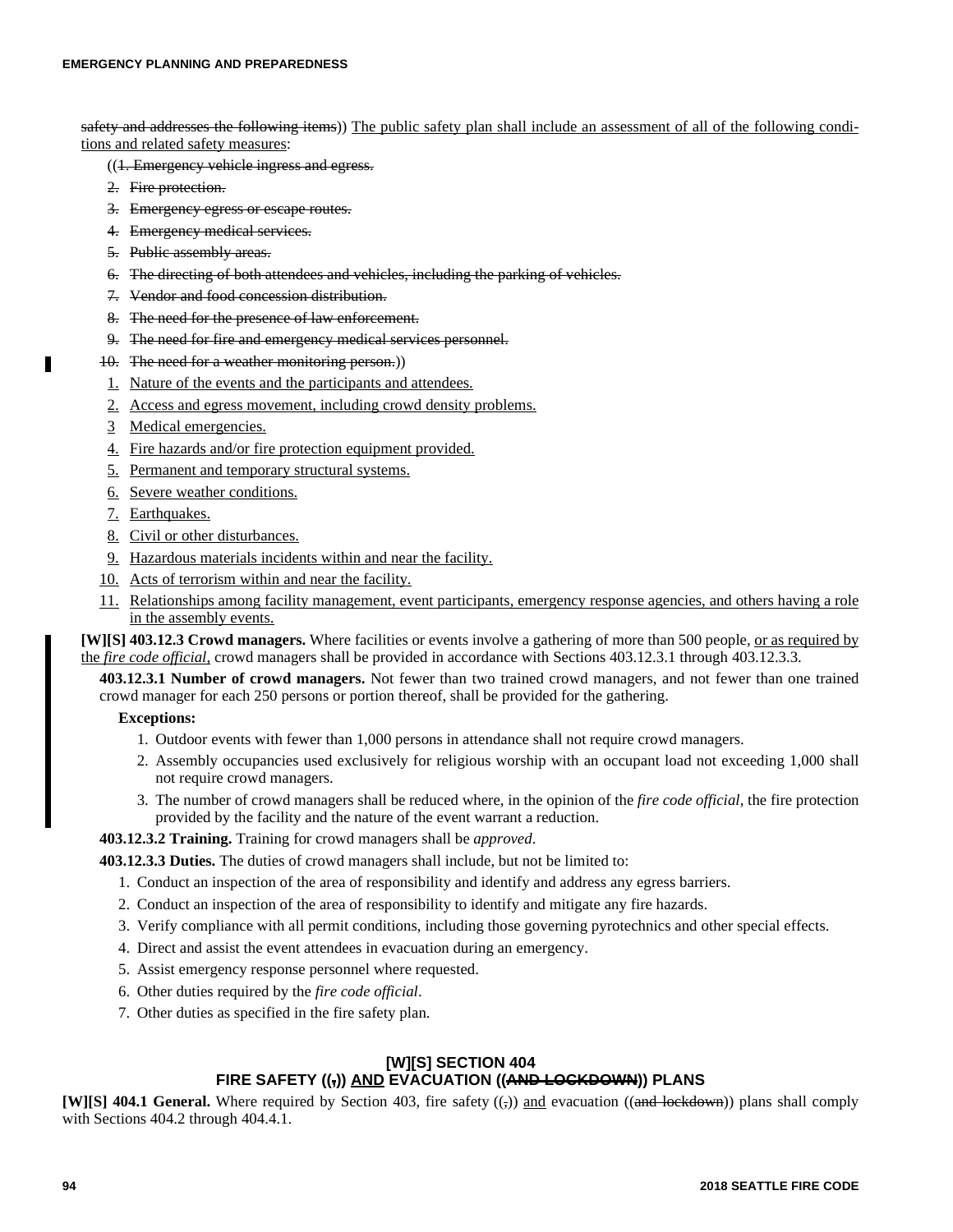**[S] 404.2 Contents.** Fire safety  $((,))$  and evacuation  $((and \text{lockdown}))$  plan contents shall be in accordance with Sections 404.2.1 through 404.2.3.2.

**404.2.1 Fire evacuation plans.** Fire evacuation plans shall include the following:

- 1. Emergency egress or escape routes and whether evacuation of the building is to be complete by selected floors or areas only or with a defend-in-place response.
- 2. Procedures for employees who must remain to operate critical equipment before evacuating.
- 3. Procedures for the use of elevators to evacuate the building where occupant evacuation elevators complying with Section ((3008)) 403.6.2 of the *International Building Code* are provided.
- 4. Procedures for assisted rescue for persons unable to use the general means of egress unassisted.
- 5. Procedures for accounting for employees and occupants after evacuation has been completed.
- 6. Identification and assignment of personnel responsible for rescue or emergency medical aid.
- 7. The preferred and any alternative means of notifying occupants of a fire or emergency.
- 8. The preferred and any alternative means of reporting fires and other emergencies to the fire department or designated emergency response organization.
- 9. Identification and assignment of personnel who can be contacted for further information or explanation of duties under the plan.
- 10. A description of the emergency voice/alarm communication system alert tone and preprogrammed voice messages, where provided.

**[S] 404.2.2 Fire safety plans.** Fire safety plans shall include the following:

- 1. The procedure for reporting a fire or other emergency.
- 2. The life safety strategy including the following:
	- 2.1. Procedures for notifying occupants, including areas with a private mode alarm system.
	- 2.2. Procedures for occupants under a defend-in-place response.
	- 2.3. Procedures for evacuating occupants, including those who need evacuation assistance.
- 3. Site plans indicating the following:
	- 3.1. The occupancy assembly point.
	- 3.2. The locations of fire hydrants.
	- 3.3. The normal routes of fire department ((vehicle)) apparatus access.
- 4. Floor plans identifying the locations of the following:
	- 4.1. Exits.
	- 4.2. Primary evacuation routes.
	- 4.3. Secondary evacuation routes.
	- 4.4. Accessible egress routes.
		- 4.4.1. Areas of refuge.
		- 4.4.2. Exterior areas for assisted rescue.
	- 4.5. Refuge areas associated with *smoke barriers* and *horizontal exits*.
	- 4.6. Manual fire alarm boxes.
	- 4.7. Portable fire extinguishers.
	- 4.8. Occupant-use hose stations.
	- 4.9. Fire alarm annunciators and controls.
- 5. A list of major fire hazards associated with the normal use and occupancy of the premises, including maintenance and housekeeping procedures.
- 6. Identification and assignment of personnel responsible for maintenance of systems and equipment installed to prevent or control fires.
- 7. Identification and assignment of personnel responsible for maintenance, housekeeping and controlling fuel hazard sources.

**[W][S] ((404.2.3 Lockdown plans.** Lockdown plans shall only be permitted where such plans are approved by the *fire code official* and are in compliance with Sections 404.2.3.1 and 404.2.3.2.

#### **404.2.3.1 Lockdown plan contents.** Lockdown plans shall include the following:

1. Identification of individuals authorized to issue a lockdown order.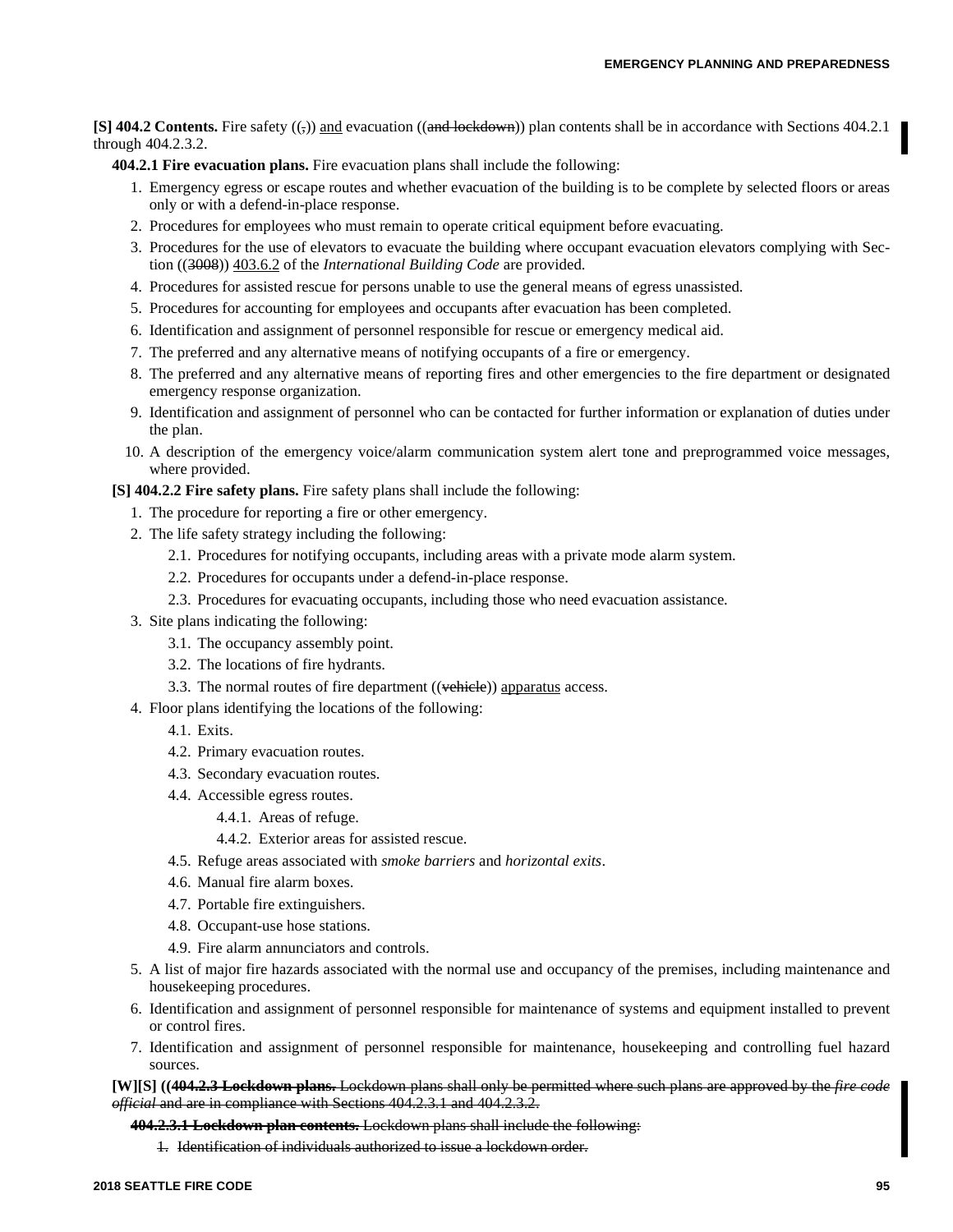- 2. Security measures used during normal operations, when the building is occupied, that could adversely affect egress or fire department operations.
- 3. A description of identified emergency and security threats addressed by the plan, including specific lockdown procedures to be implemented for each threat condition.
- 4. Means and methods of initiating a lockdown plan for each threat, including:
	- 4.1. The means of notifying occupants of a lockdown event, which shall be distinct from the fire alarm signal.
	- 4.2. Identification of each door or other access point that will be secured.
	- 4.3. A description of the means or methods used to secure doors and other access points.
	- 4.4. A description of how locking means and methods are in compliance with the requirements of this code for egress and accessibility.
- 5. Procedures for reporting to the fire department any lockdown condition affecting egress or fire department operations.
- 6. Procedures for determining and reporting the presence or absence of occupants to emergency response agencies during a lockdown.
- 7. Means for providing two-way communication between a central location and each area subject to being secured during a lockdown.
- 8. Identification of the prearranged signal for terminating the lockdown.
- 9. Identification of individuals authorized to issue a lockdown termination order.
- 10. Procedures for unlocking doors and verifying that the means of egress has been returned to normal operations upon termination of the lockdown.
- 11. Training procedures and frequency of lockdown plan drills.

**404.2.3.2 Drills.** Lockdown plan drills shall be conducted in accordance with the approved plan. Such drills shall not be substituted for fire and evacuation drills required by Section 405.2.)

**404.3 Maintenance.** Fire safety and evacuation plans shall be reviewed or updated annually or as necessitated by changes in staff assignments, occupancy or the physical arrangement of the building. \*

**404.4 Availability.** Fire safety and evacuation plans shall be available in the workplace for reference and review by employees, and copies shall be furnished to the *fire code official* for review on request.

**404.4.1 Distribution.** The fire safety and evacuation plans shall be distributed to the tenants and building service employees by the owner or owner's agent. Tenants shall distribute to their employees applicable parts of the fire safety plan affecting the employees' actions in the event of a fire or other emergency.

> **[S] SECTION 405 EMERGENCY ((EVACUATION)) DRILLS**

**[W][S] 405.1 General.** Emergency ((evacuation)) drills complying with Sections 405.2 through 405.9 shall be conducted not less than annually where fire safety and evacuation plans are required by Section 403 or where required by the *fire code official.* Drills shall be designed in cooperation with the local authorities.

**[W][S] 405.2 Frequency.** Required emergency ((evacuation)) drills shall be held at the intervals specified in Table 405.2 or more frequently where necessary to familiarize all occupants with the drill procedure.

 $**$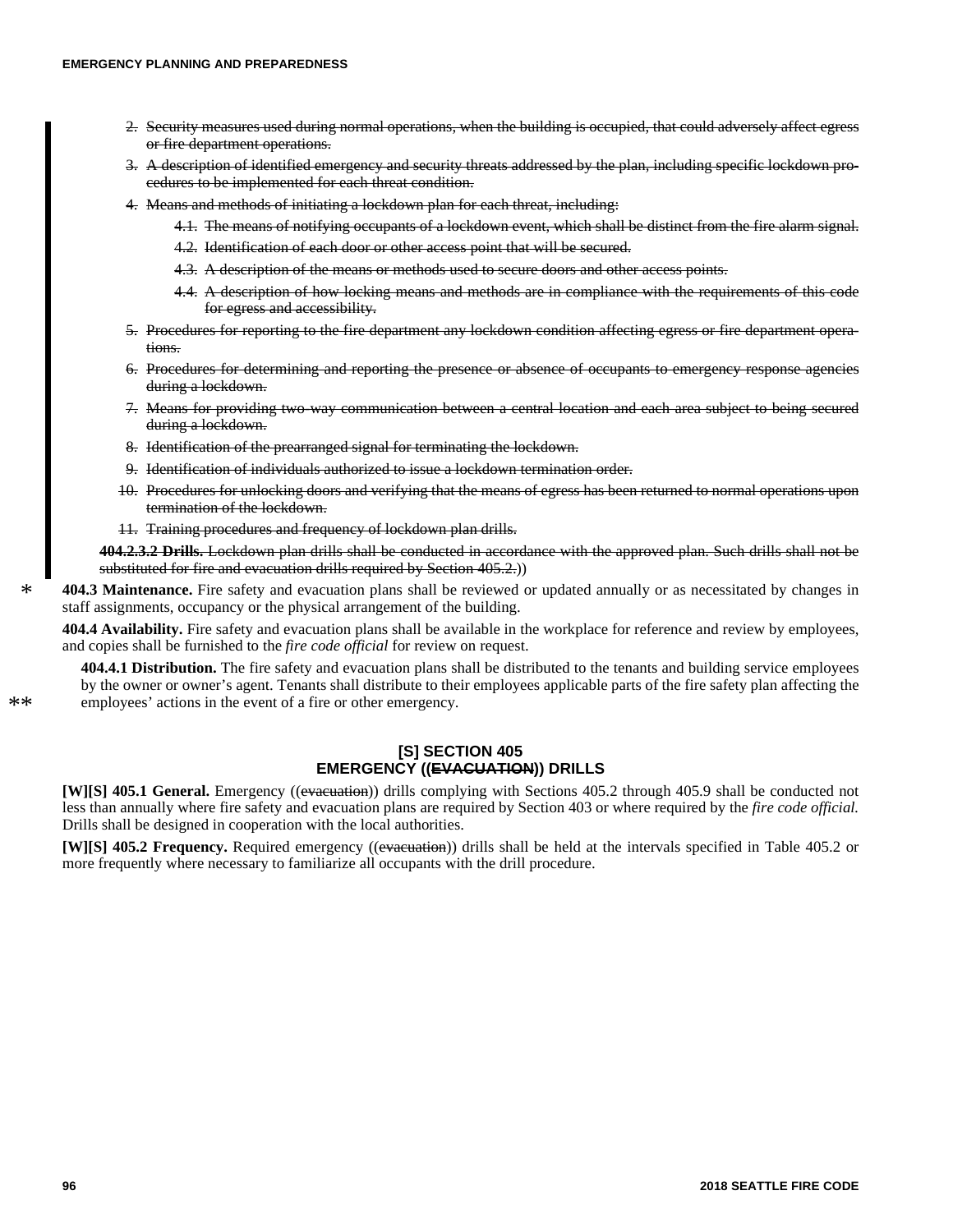#### **[W][S] TABLE 405.2 ((FIRE AND EVACUATION)) EMERGENCY DRILL FREQUENCY AND PARTICIPATION**

| <b>GROUP OR OCCUPANCY</b>                   | <b>FREQUENCY</b>                                      | <b>PARTICIPATION</b> |
|---------------------------------------------|-------------------------------------------------------|----------------------|
| Group A                                     | Quarterly                                             | Employees            |
| Group $B^b$                                 | Annually                                              | All occupants        |
| Group $B^c$<br>(Ambulatory care facilities) | Quarterly on each shift <sup>a</sup>                  | Employees            |
| Group $B^b$<br>(Clinic, outpatient)         | Annually                                              | Employees            |
| Group E                                     | Monthly <sup>a, e</sup>                               | All occupants        |
| Group F                                     | Annually                                              | Employees            |
| Group I-1                                   | ((Semiannually)) Quarterly on each shift <sup>a</sup> | All occupants        |
| Group I-2                                   | Quarterly on each shift <sup>a</sup>                  | Employees            |
| Group I-3                                   | Quarterly on each shift <sup>a</sup>                  | Employees            |
| Group I-4                                   | ((Monthly)) Quarterly on each shift <sup>a</sup>      | All occupants        |
| Group R-1                                   | Quarterly on each shift                               | Employees            |
| Group $R-2^f$                               | Quarterly on each shift                               | <b>Employees</b>     |
| Group $R-2^d$                               | Four annually                                         | All occupants        |
| (( <del>Group R-4</del>                     | Semiannually on each shift <sup>®</sup>               | All occupants))      |
| High rise buildings                         | Annually                                              | <b>Employees</b>     |

a. In severe climates, the fire code official shall have the authority to modify the emergency evacuation drill frequency.

b. Emergency evacuation drills are required in Group B buildings having an occupant load of 500 or more persons or more than 100 persons above or below the lowest level of exit discharge.

c. Emergency evacuation drills are required in ambulatory care facilities in accordance with Section 403.3.

d. Emergency evacuation drills in Group R-2 college and university buildings shall be in accordance with Section 403.10.2.1. Other Group R-2 occupancies shall be in accordance with Section 403.10.2.2.

e. Day cares collocated on a Group E campus shall participate in emergency drills occurring on the campus.

f. Applicable to boarding homes, group homes, and residential treatment facilities licensed by the state of Washington. Emergency evacuation drills for assisted living facilities and residential treatment facilities licensed by the state of Washington are required to meet the requirements of Group I-1.

# **Table 405.2 Point of Information**

The State of Washington does not adopt Group R-4 occupancies. Group R-4 occupancies are considered "Group R-2 occupancies licensed by the state of Washington." Special provisions may apply.

**405.3 Leadership.** Responsibility for the planning and conduct of drills shall be assigned to competent persons designated to exercise leadership.

**[W][S] 405.4 Time.** Drills shall be held at unexpected times and under varying conditions to simulate the unusual conditions that occur in case of  $((\text{fire}))$  an emergency.

**[W][S] 405.5 Record keeping.** Records shall be maintained of required emergency evacuation drills and include the following information:

- 1. Identity of the person conducting the drill.
- 2. Date and time of the drill.
- 3. Notification method used.
- 4. Employees on duty and participating.
- 5. Number of occupants ((evacuated)) participating.
- 6. Special conditions simulated.
- 7. Problems encountered and corrective actions taken.
- 8. Weather conditions when occupants were evacuated.
	- 9. Time required to accomplish complete evacuation.

**405.6 Notification.** Where required by the fire code official, prior notification of emergency evacuation drills shall be given to the fire code official.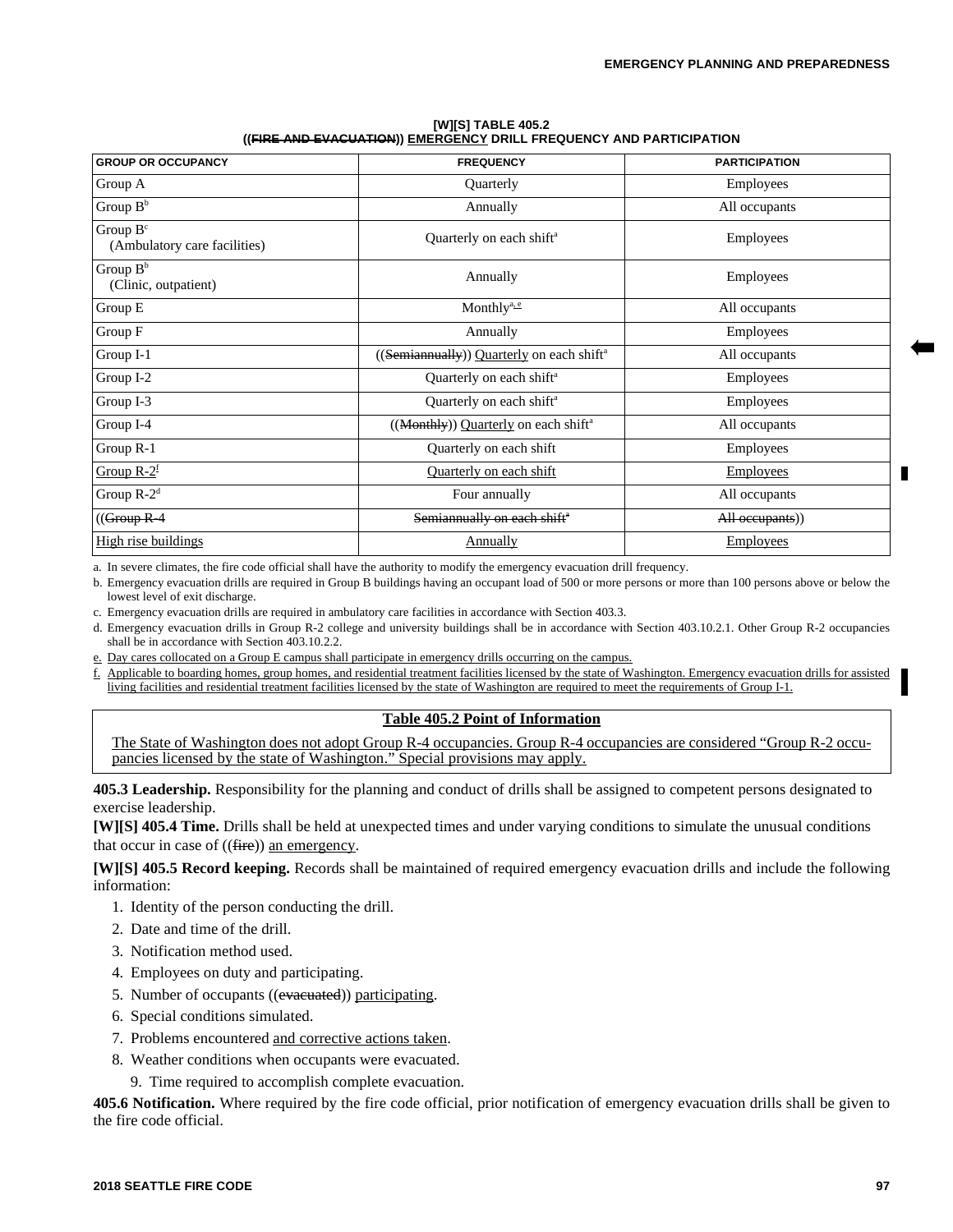**405.7 Initiation.** Where a fire alarm system is provided, emergency evacuation drills shall be initiated by activating the fire alarm system.

**[W][S] 405.8 Accountability.** As building occupants arrive at the assembly point, efforts shall be made to determine if all occupants have been successfully evacuated and/or have been accounted for.

**[W][S] 405.9 Recall and reentry.** ((An electrically or mechanically operated signal used to recall occupants after an evacuation shall be separate and distinct from the signal used to initiate the evacuation.)) The recall signal initiation ((means)) shall be manually operated and under the control of the person in charge of the premises or the official in charge of the incident. Persons shall not reenter the premises until authorized to do so by the official in charge.

# **SECTION 406 EMPLOYEE TRAINING AND RESPONSE PROCEDURES**

**[W] 406.1 General.** ((Where fire safety and evacuation plans are required by Section 403, employees shall be trained in fire emergency procedures based on plans prepared in accordance with Section 404.)) Employees in the occupancies listed in Section 403 shall be trained in the emergency procedures described in their emergency plans. Training shall be based on these plans and as described in Sections 406.2 and 406.3.

**[W][S] 406.2 Frequency.** Employees shall receive training in the contents of ((fire safety and evacuation)) emergency plans and their duties as part of new employee orientation and ((not less than)) at least annually thereafter. Records ((of training)) shall be ((maintained)) kept and made available to the fire code official upon request.

**[W][S] 406.3 Employee training program.** Employees shall be trained in fire prevention, evacuation, sheltering-in-place, and fire safety in accordance with Sections 406.3.1 through 406.3.4.

**406.3.1 Fire prevention training.** Employees shall be apprised of the fire hazards of the materials and processes to which they are exposed. Each employee shall be instructed in the proper procedures for preventing fires in the conduct of their assigned duties.

**406.3.2 Evacuation training.** Employees shall be familiarized with the fire alarm and evacuation signals, their assigned duties in the event of an alarm or emergency, evacuation routes, areas of refuge, exterior assembly areas and procedures for evacuation.

**406.3.3 Fire safety training.** Employees assigned fire-fighting duties shall be trained to know the locations and proper use of portable fire extinguishers or other manual fire-fighting equipment and the protective clothing or equipment required for its safe and proper use.

**[W][S] ((406.3.4 Emergency lockdown training.** Where a facility has a lockdown plan, employees shall be trained on their assigned duties and procedures in the event of an emergency lockdown.))

**[W][S] 406.3.4 Emergency shelter-in-place training.** Where a facility has a shelter-in-place plan, employees shall be trained on the alert and recall signals, communication systems, location of emergency supplies, the use of incident notification and alarm system, and their assigned duties and procedures in the event of an alarm or emergency.

# **SECTION 407 HAZARD COMMUNICATION**

**407.1 General.** The provisions of Sections 407.2 through 407.7 shall be applicable where hazardous materials subject to permits under Section 5001.5 are located on the premises or where required by the fire code official.

**407.2 Safety Data Sheets.** Safety Data Sheets (SDS) for all hazardous materials shall be either readily available on the premises as a paper copy, or where approved, shall be permitted to be readily retrievable by electronic access.

**407.3 Identification.** Individual containers of hazardous materials, cartons or packages shall be marked or labeled in accordance with applicable federal regulations. Buildings, rooms and spaces containing hazardous materials shall be identified by hazard warning signs in accordance with Section 5003.5.

**407.4 Training.** Persons responsible for the operation of areas in which hazardous materials are stored, dispensed, handled or used shall be familiar with the chemical nature of the materials and the appropriate mitigating actions necessary in the event of a fire, leak or spill. Responsible persons shall be designated and trained to be liaison personnel for the fire department. These persons shall aid the fire department in preplanning emergency responses and identification of where hazardous materials are located, and shall have access to Safety Data Sheets and be knowledgeable in the site emergency response procedures.

**407.5 Hazardous Materials Inventory Statement.** Where required by the fire code official, each application for a permit shall include a Hazardous Materials Inventory Statement (HMIS) in accordance with Section 5001.5.2.